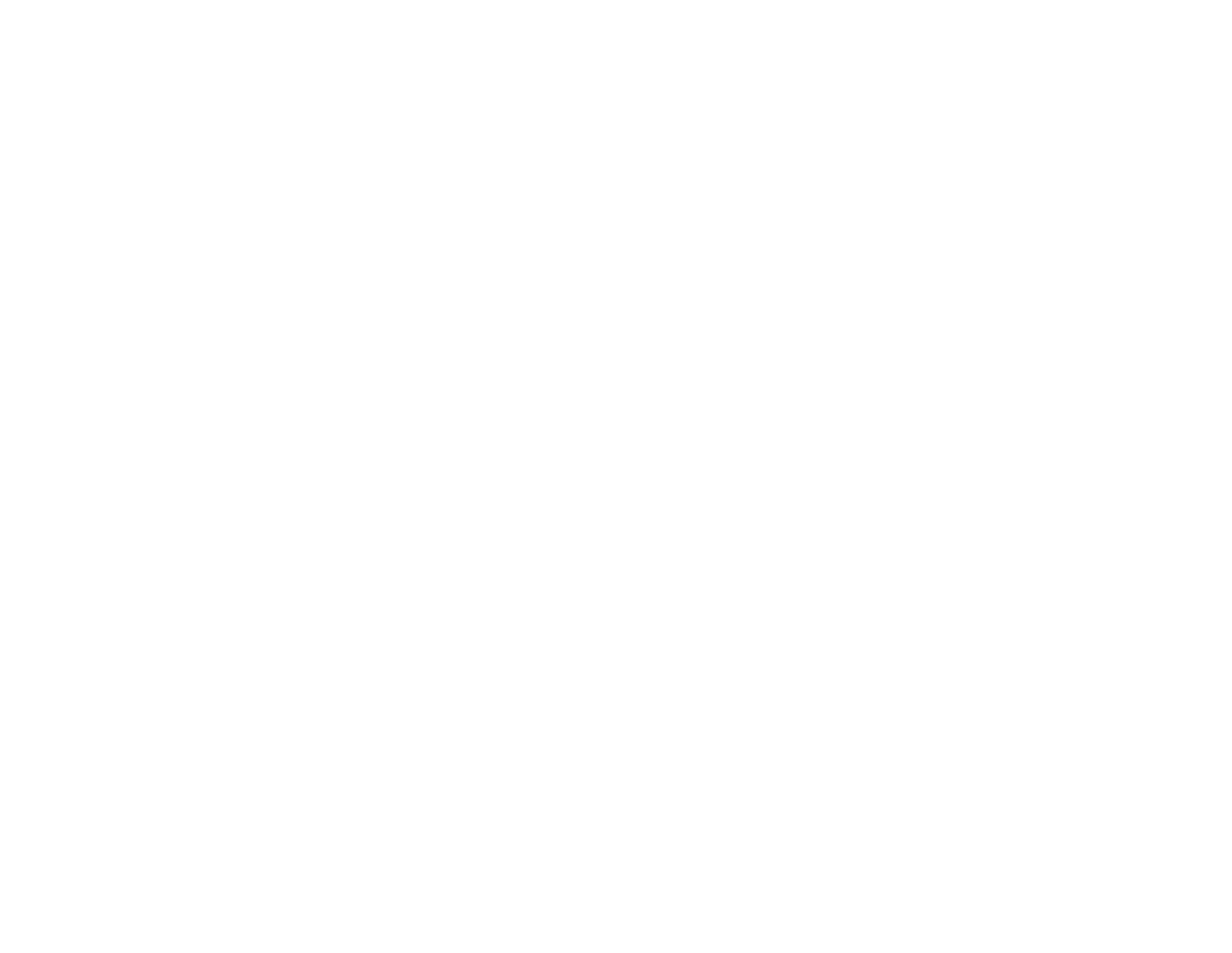| <u> 1989 - Johann Stoff, deutscher Stoffen und der Stoffen und der Stoffen und der Stoffen und der Stoffen und der</u> |  |  |  |  |  |  |
|------------------------------------------------------------------------------------------------------------------------|--|--|--|--|--|--|
|                                                                                                                        |  |  |  |  |  |  |
|                                                                                                                        |  |  |  |  |  |  |
|                                                                                                                        |  |  |  |  |  |  |
|                                                                                                                        |  |  |  |  |  |  |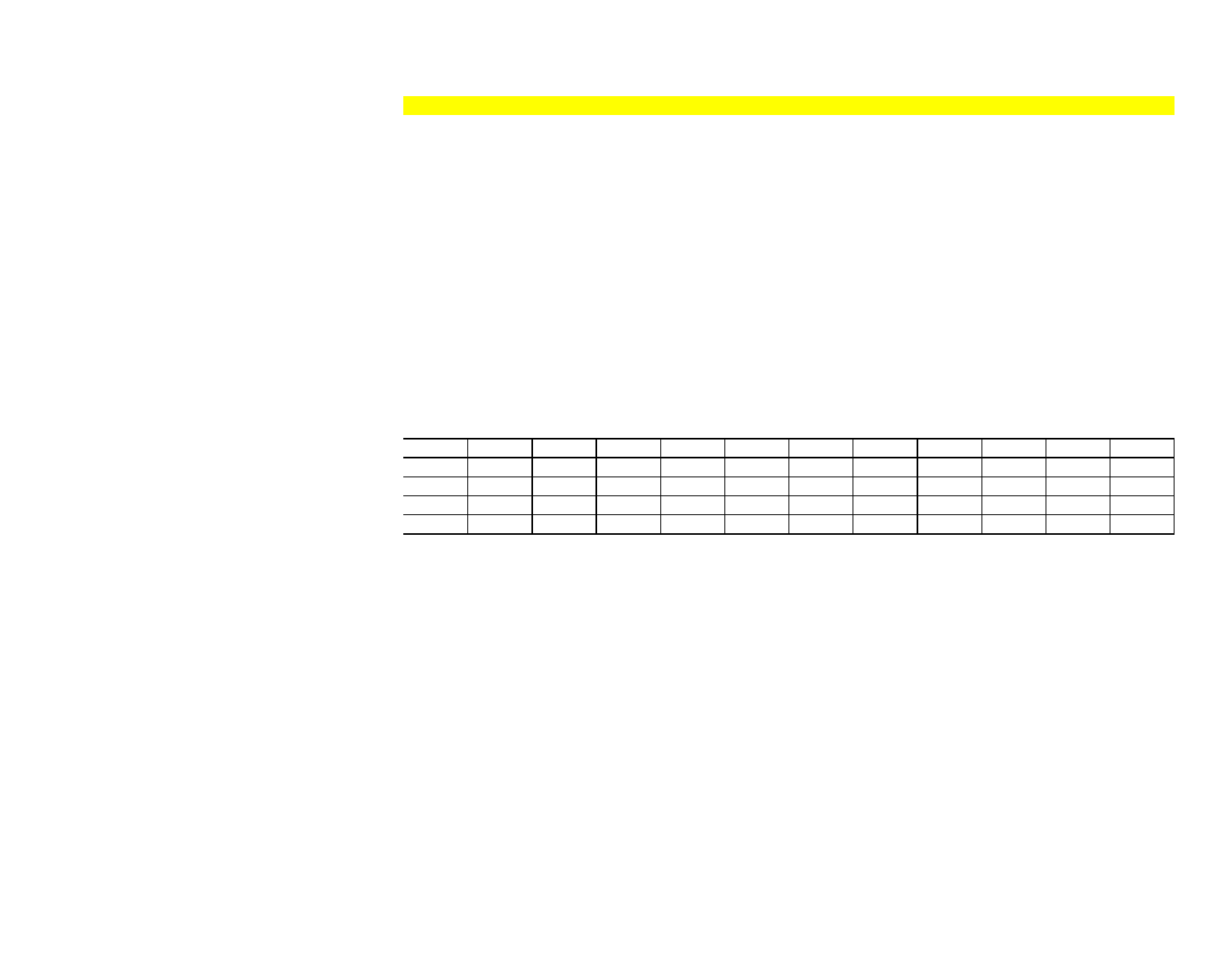|  |  |  | ,我们也不会有什么。""我们,我们也不会有什么?""我们,我们也不会有什么?""我们,我们也不会有什么?""我们,我们也不会有什么?""我们,我们也不会有什么? |  |  |  |  |  |
|--|--|--|----------------------------------------------------------------------------------|--|--|--|--|--|
|  |  |  |                                                                                  |  |  |  |  |  |
|  |  |  |                                                                                  |  |  |  |  |  |
|  |  |  |                                                                                  |  |  |  |  |  |